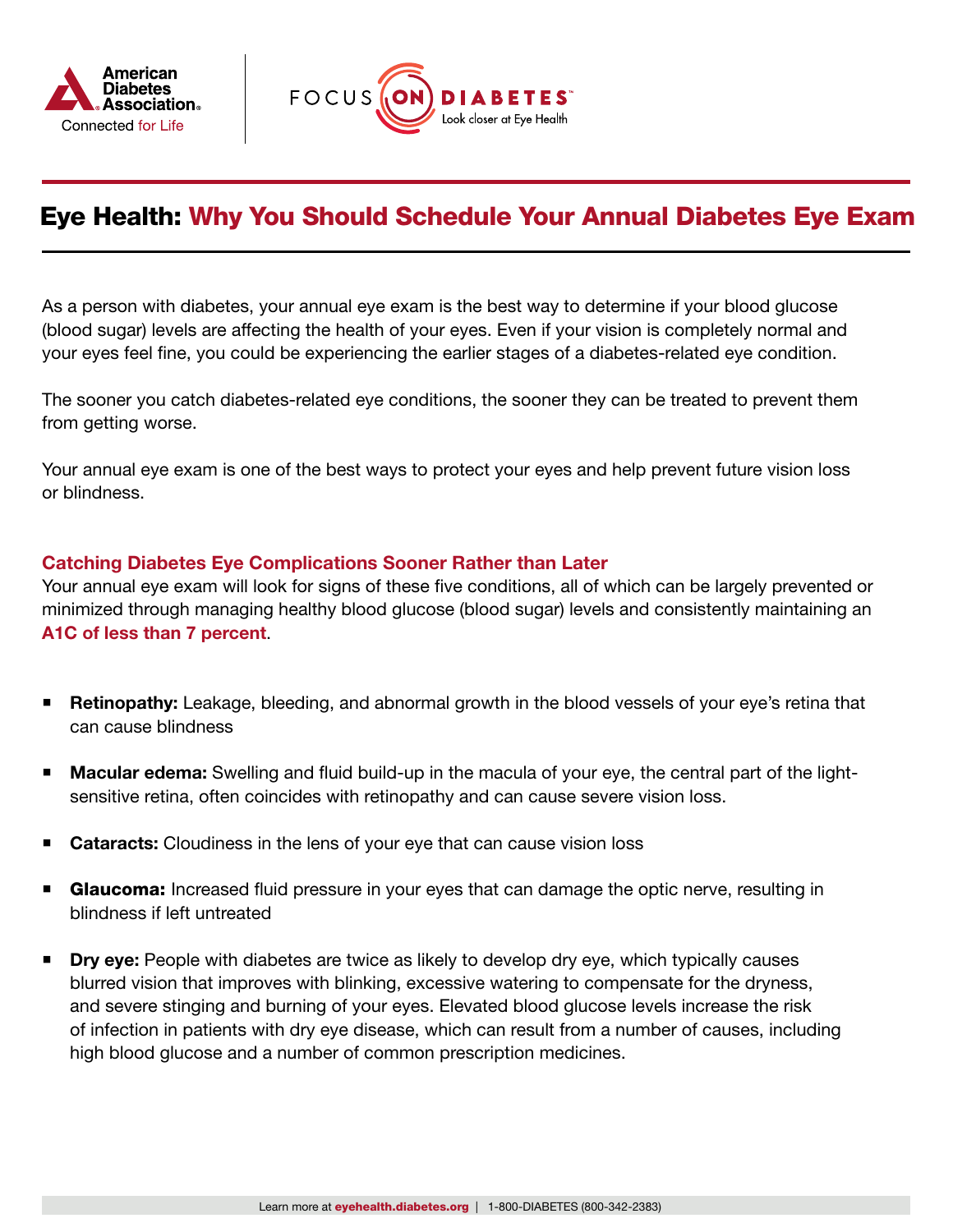



### You should contact your optometrist immediately if you're experiencing any of the following:

- Sudden difficulty reading or focusing on things close-up
- Sudden blurriness or double vision
- **Pressure or pain in your eyes**
- **Presence of flashing lights, dark spots, or missing pieces in your vision**
- Sudden appearance of floaters (moving spots or lines), especially when these are numerous
- Appearance of red streaks in your vision
- Sudden worsening of your night vision

The most important thing to remember is that diabetes-related eye disease typically causes few or no symptoms until it is severe, so you should receive regular, dilated eye exams even when you are totally asymptomatic (no symptoms).

#### Your Annual Diabetes Eye Exam Includes These Four Tests:

There are four parts of your routine diabetes eye exam. These tests are not painful.

- **Visual acuity testing:** Using an eye chart to help determine your overall vision and whether you need glasses/contacts or an update to your current prescription.
- **Tonometry:** Measures the pressure in your eye. High pressure could mean you're at risk for glaucoma, of which there are several types.
- Retinal imaging: Use of an imaging device that allows the eye doctor to detect very subtle changes to the health of your eyes.
- **Dilated eye exam:** After applying eye drops that enlarge your pupils, your eye doctor will be able to look into the back of your eye to detect any swelling of the retina, leaking blood vessels, nerve damage, cataracts, and other eye diseases that are more common in people with diabetes. This is the most important test for people with diabetes.

#### How Often do I Need an Eye Exam?

For most people with diabetes, there is a very clear relationship between blood glucose (blood sugar) management, A1C results, and, more recently, glucose [time-in-range](https://www.diabetes.org/tools-support/devices-technology/cgm-time-in-range) and eye health. The more your blood glucose is in a safe range over time, you are less likely to develop any diabetes-related eye conditions.